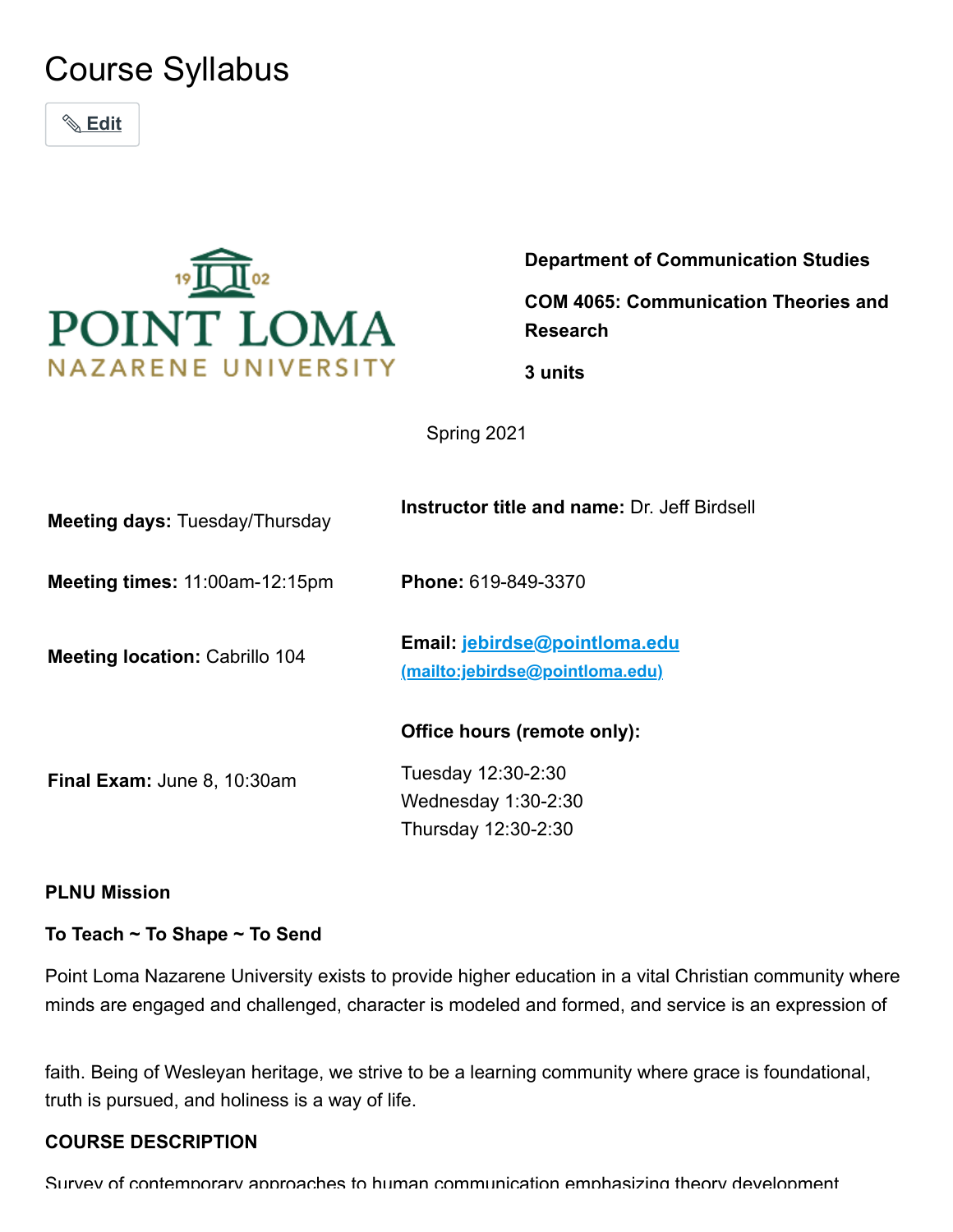Survey of contemporary approaches to human communication emphasizing theory development,

epistemological perspectives, meaning negotiation, and research methodology. Participants complete an original research project that is publicly presented in a poster session.

# **COURSE LEARNING OUTCOMES**

Successful completion of the course should enable you to:

- Develop your own definition of communication rooted in disciplinary scholarship
- Analyze qualitative and quantitative data
- Compare communication theories and show their utility in everyday life and research
- Execute original communication research through the justification of its context, designing of methodology, interpretation of data, and comparison of results to communication theory

# **PROGRAM LEARNING OUTCOMES**

As a required course for all majors in the Department of Communication and Theatre, please visit the curriculum maps at http://assessment.pointloma.edu/academic-assessment/department-ofcommunication-theatre/curriculum-maps/ to identify which PLOs this class addresses for your major.

# **REQUIRED TEXTS**

Davis, C. S., Powell, H., & Lachlan, K. L. (2017). *Straight Talk about Communication Research Methods* (3<sup>rd</sup> ed.). Dubuque, IA: Kendall Hunt.

Available from the publisher as an **E-book [\(https://he.kendallhunt.com/product/straight-talk-about](https://he.kendallhunt.com/product/straight-talk-about-communication-research-methods)communication-research-methods)**

(if you still have the 2nd edition from a previous course, that will be sufficient).

# **COURSE CREDIT HOUR INFORMATION**

In the interest of providing sufficient time to accomplish the stated Course Learning Outcomes, this class meets the PLNU credit hour policy for a 3 unit class delivered over 15 weeks. It is anticipated that students will spend a minimum of 37.5 participation hours per credit hour on their coursework. For this course, students will spend an estimated 112.5 total hours (averaging 7 hours/week) meeting the course learning outcomes.

# **ASSESSMENT AND GRADING**

During the course of the semester you will be responsible for the following written assignments. See the descriptions below and the detailed assignment instructions in the modules for more details.

| Assignment Distribution:        |                      | Grade Scale |     |                          |      |        |
|---------------------------------|----------------------|-------------|-----|--------------------------|------|--------|
| Definition Paper                | $25$ pts             | Percentage  |     |                          |      | Points |
| Theory Summary                  |                      | Α           | 93  | $\overline{\phantom{a}}$ | 100  | 930    |
| Method Summary<br>$\sim$ $\sim$ | $50$ pts<br>$50$ pts |             | -90 |                          | 92.9 | 900    |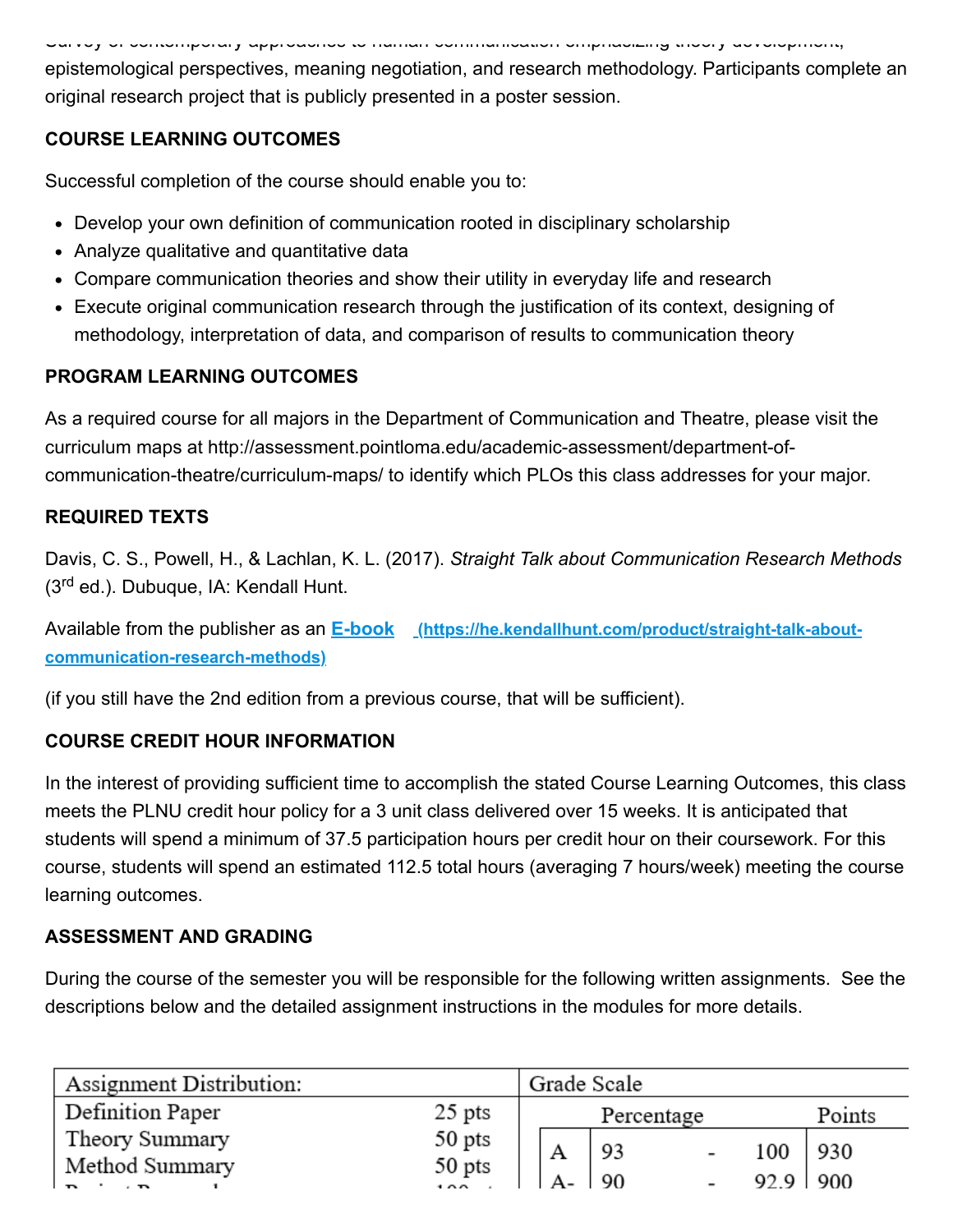| Project Proposal<br>Concept Report<br>Lit Review, Methods, Works Cited<br>Draft<br>Lit Review, Methods, & Works<br>Cited Revision + Results &<br>Discussion Draft<br>"4065 in 5" presentation<br>Complete Research Paper<br><b>Online Activities</b> | 100 pts<br>$100$ pts<br>$125$ pts<br>$150$ pts<br>70 pts<br>$200$ pts<br>$130$ pts | $_{\rm B+}$<br>в<br>В-<br>$C+$<br>C<br>C-<br>$_{\rm D+}$<br>D<br>D-<br>F | 87<br>83<br>80<br>77<br>73<br>70<br>67<br>63<br>60<br>0 | 89.9<br>86.9<br>82.9<br>79.9<br>76.9<br>72.9<br>69.9<br>66.9<br>62.9<br>59.9 | 870<br>830<br>800<br>770<br>730<br>700<br>670<br>630<br>600<br>0 |
|------------------------------------------------------------------------------------------------------------------------------------------------------------------------------------------------------------------------------------------------------|------------------------------------------------------------------------------------|--------------------------------------------------------------------------|---------------------------------------------------------|------------------------------------------------------------------------------|------------------------------------------------------------------|
|                                                                                                                                                                                                                                                      |                                                                                    |                                                                          |                                                         |                                                                              |                                                                  |

# **ASSIGNMENTS AND READINGS**

All assignments must be typed (double-spaced, 8.5" x 11" paper, one-side, 225-250 wpp, 1" margins, 12pt font, Times New Roman or Courier typeface) unless otherwise instructed. Use the APA style guide where necessary (see https://owl.english.purdue.edu/owl/resource/560/01/ for formatting assistance). The most likely time for your computer/internet connection to crash is minutes before an assignment is due. Please plan ahead.

#### **GRADING**

Regardless of your prior experiences with grading, I am insistent that a "C" is considered "average" or acceptable work, grades of "B" and "A" are awarded for above average and exceptional work respectively. Normally, those students receiving A's represent the top 10 - 25% of a class.

Feedback on assignments will be provided using the "Annotated Comments" feature in Canvas. Please follow the instructions at https://tinyurl.com/BirdsellGrades to access them.

There is a 24-7 rule in this class: you must wait at least 24 hours after receiving a grade to discuss it, and no later than 7 days. Any discussion of grades must occur outside of class time. I will gladly talk about assignments (non-grade issues) past the 7-day period. To avoid confusion, you must (a) document the error in writing, (b) state why you think it is an error (based on the syllabus (course expectations, grading policies, etc.) and specific assignment details.), and (c) suggest what you think should be done to rectify the error (in cases where this is not obvious). These matters will be dealt with promptly. (If an error had been made which benefits you, please accept it as a "gift" which does not need to be reported.)

# **INCOMPLETES AND LATE ASSIGNMENTS**

All assignments are to be submitted/turned in on Canvas. Incompletes will only be assigned in extremely unusual circumstances. Assignments turned in past due will be accepted but the grade will be reduced by 10% as soon as the assignment is tardy and another 10% for every 24 hour period after that.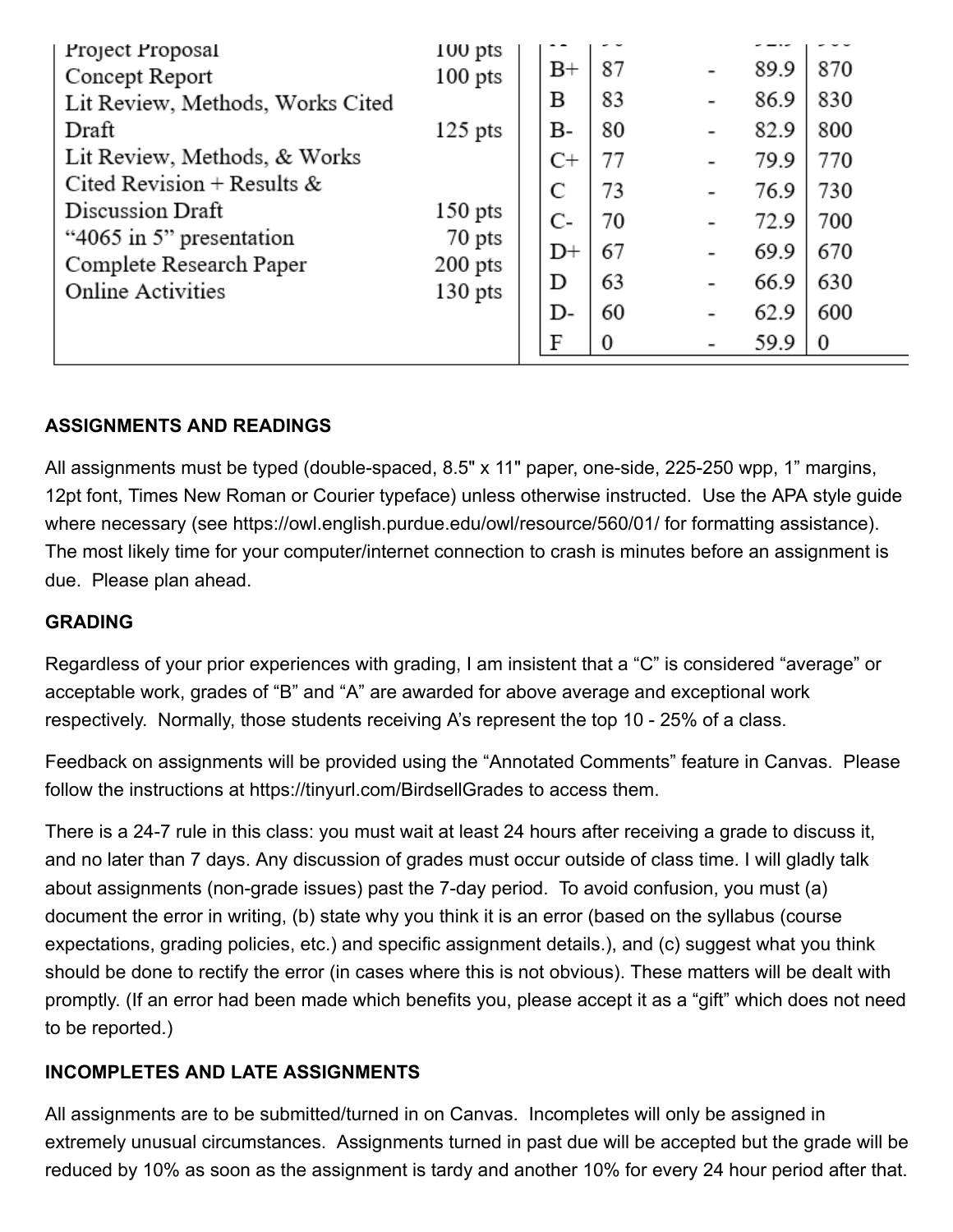#### **ONLINE ATTENDANCE AND PARTICIPATION**

Throughout the course, you will be asked to complete online activities. Your submissions in response to these activities will contribute to your grade (see Assessment and Grading). Submissions must be graded as "complete" in order to receive credit. If a submission does not meet the requirements for an activity, you will receive feedback on how it can be improved and a date by which that improvement must occur via a resubmission. If the re-submission does not substantially address the feedback provided, it will remain "incomplete."

#### **PLNU ATTENDANCE AND PARTICIPATION POLICY**

Regular and punctual attendance at all **synchronous** class sessions is considered essential to optimum academic achievement. If the student is absent for more than 10 percent of class sessions (virtual or face-to-face), the faculty member will issue a written warning of de-enrollment. If the absences exceed 20 percent, the student may be de-enrolled without notice until the university drop date or, after that date, receive the appropriate grade for their work and participation. In some courses, a portion of the credit hour content will be delivered **asynchronously** and attendance will be determined by submitting the assignments by the posted due dates. See **Academic Policies [\(https://catalog.pointloma.edu/content.php?catoid=46&navoid=2650#Class\\_Attendance\)](https://catalog.pointloma.edu/content.php?catoid=46&navoid=2650#Class_Attendance)** in the

Undergraduate Academic Catalog. If absences exceed these limits but are due to university excused health issues, an exception will be granted.

#### **Asynchronous Attendance/Participation Definition**

A day of attendance in asynchronous content is determined as contributing a substantive note, assignment, discussion, or submission by the posted due date. Failure to meet these standards will result in an absence for that day. Instructors will determine how many asynchronous attendance days are required each week.

#### **PLNU COPYRIGHT POLICY**

Point Loma Nazarene University, as a non-profit educational institution, is entitled by law to use materials protected by the US Copyright Act for classroom education. Any use of those materials outside the class may violate the law.

#### **STATE AUTHORIZATION**

State authorization is a formal determination by a state that Point Loma Nazarene University is approved to conduct activities regulated by that state In certain states outside California Point Loma Nazarene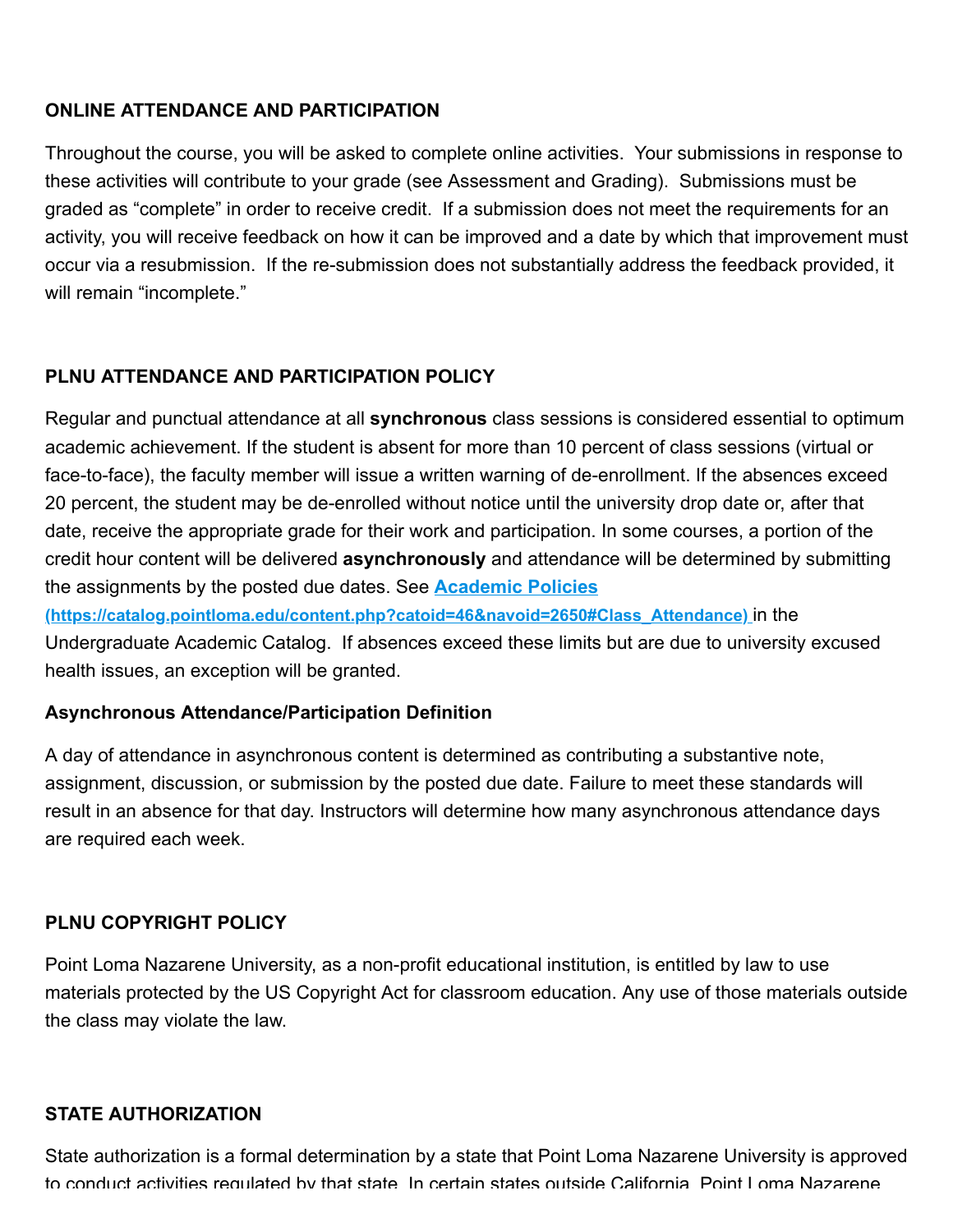to conduct activities regulated by that state. In certain states outside California, Point Loma Nazarene University is not authorized to enroll online (distance education) students. If a student moves to another state after admission to the program and/or enrollment in an online course, continuation within the program and/or course will depend on whether Point Loma Nazarene University is authorized to offer distance education courses in that state. It is the student's responsibility to notify the institution of any change in his or her physical location. Refer to the map on **State Authorization [\(https://www.pointloma.edu/offices/office-institutional-effectiveness-research/disclosures\)](https://www.pointloma.edu/offices/office-institutional-effectiveness-research/disclosures)** to view which states allow online (distance education) outside of California.

# **PLNU ACADEMIC HONESTY POLICY**

Students should demonstrate academic honesty by doing original work and by giving appropriate credit to the ideas of others. Academic dishonesty is the act of presenting information, ideas, and/or concepts as one's own when in reality they are the results of another person's creativity and effort. A faculty member who believes a situation involving academic dishonesty has been detected may assign a failing grade for that assignment or examination, or, depending on the seriousness of the offense, for the course. Faculty should follow and students may appeal using the procedure in the university Catalog. See **Academic Policies (https://catalog.pointloma.edu/content.php? [catoid=41&navoid=2435#Academic\\_Honesty\)](https://catalog.pointloma.edu/content.php?catoid=41&navoid=2435#Academic_Honesty)** for definitions of kinds of academic dishonesty and for further policy information.

# **PLNU ACADEMIC ACCOMMODATIONS POLICY**

While all students are expected to meet the minimum standards for completion of this course as established by the instructor, students with disabilities may require academic adjustments, modifications or auxiliary aids/services. At Point Loma Nazarene University (PLNU), these students are requested to register with the Disability Resource Center (DRC), located in the Bond Academic Center (**DRC@pointloma.edu [\(mailto:DRC@pointloma.edu\)](mailto:DRC@pointloma.edu)** or 619-849-2486). The DRC's policies and procedures for assisting such students in the development of an appropriate academic adjustment plan (AP) allows PLNU to comply with Section 504 of the Rehabilitation Act and the Americans with Disabilities Act. Section 504 prohibits discrimination against students with special needs and guarantees all qualified students equal access to and benefits of PLNU programs and activities. After the student files the required documentation, the DRC, in conjunction with the student, will develop an AP to meet that student's specific learning needs. The DRC will thereafter email the student's AP to all faculty

who teach courses in which the student is enrolled each semester. The AP must be implemented in all such courses.

If students do not wish to avail themselves of some or all of the elements of their AP in a particular course, it is the responsibility of those students to notify their professor in that course. PLNU highly